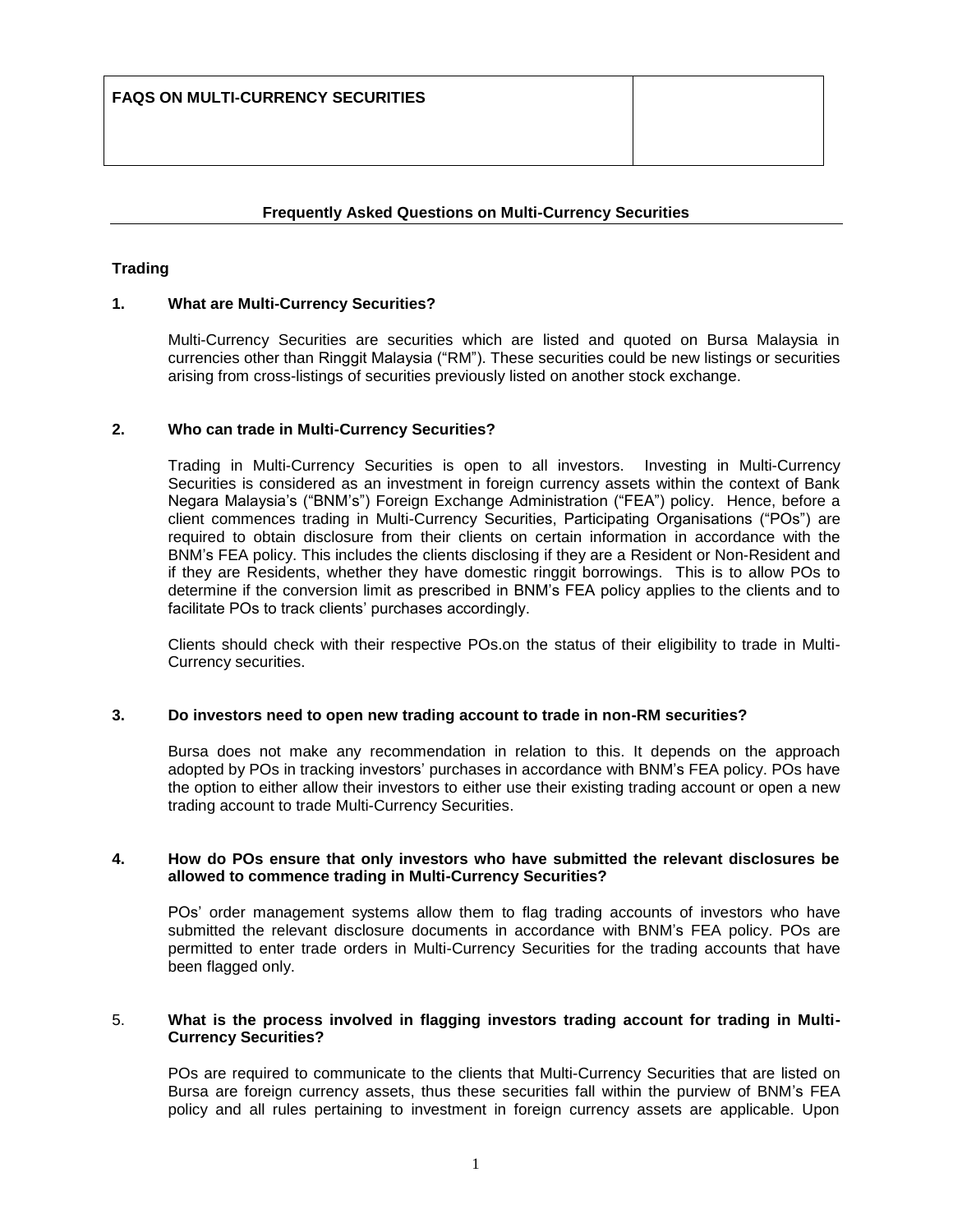| <b>FAQS ON MULTI-CURRENCY SECURITIES</b> |  |
|------------------------------------------|--|
|                                          |  |

ascertaining the Resident/Non-Resident status of clients, POs are required to activate the multicurrency tag on the investors trading account in the brokers' order management systems to allow order entry to be carried out on the trading account.

### **6. How is the credit limit for clients dealing in Multi-Currency Securities being computed on Order Management System ("OMS")?**

The credit limit for clients dealing in Multi-Currency Securities will be first converted into RM and consolidated with other RM trades to get the total credit limit for display on the OMS.

### **7. What is the exchange rate to be used on the contract notes for non-RM transactions?**

The exchange rate to be used on the contract notes for Multi-Currency Securities is that which is quoted to the POs daily by licensed onshore banks.

# **8. How should POs issue contract notes for transactions in Multi-Currency Securities?**

Paragraph 12.2 of Directive No. 5-001 provides that contract notes must be issued by POs to the clients to reflect the currency values in which the securities are traded in. The contract notes should indicate values payable/receivable in both non-RM currency and the converted equivalent in RM.

# **9. What are the commission rates for Multi-Currency Securities?**

The commission rates are prescribed by Bursa Securities in Directive No. Schedule 6-001.

# **10. What are the risks involved for POs and investors who are dealing in Multi-Currency Securities?**

There are two risks that POs or investors may face when dealing in Multi-Currency Securities:

- (i) Capital loss/gain risk (Capital risk) risk associated with movements in securities prices
- (ii) Foreign exchange risk (Forex risk) risk associated with movements in exchange rate

The example below (non-exhaustive) shows two extreme cases of significant price change and exchange rate movement where investors may gain or lose when dealing in non–RM securities.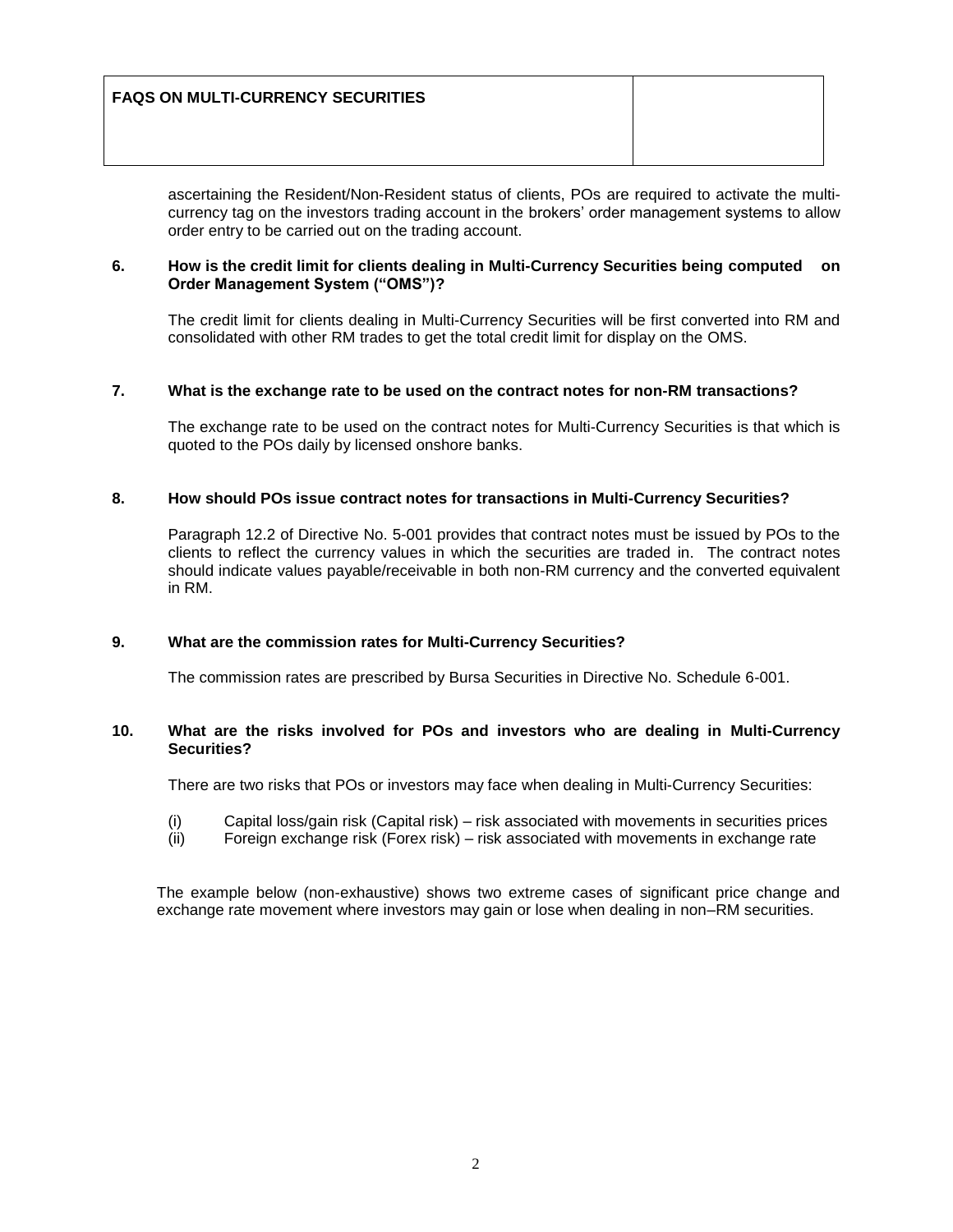| <b>Risks Associated with Dealing in Non-RM Securities</b>                                                                                                                                                                                                 |                                                                                                                                                                                                                                                             |  |
|-----------------------------------------------------------------------------------------------------------------------------------------------------------------------------------------------------------------------------------------------------------|-------------------------------------------------------------------------------------------------------------------------------------------------------------------------------------------------------------------------------------------------------------|--|
| <b>Capital &amp; Forex Losses</b>                                                                                                                                                                                                                         | <b>Capital &amp; Forex Gains</b>                                                                                                                                                                                                                            |  |
| 12/02/18 (1USD=RM3.93)<br>Buy Price (Security A): USD1<br>Quantity: 1,000 shares<br>Buy Amount: USD1,000 ( $\approx$ RM3,930)<br>19/02/18 (1USD=RM3.83)<br>Sell Price (Security A): USD0.90<br>Quantity: 1,000 shares<br>Sell Amount: USD900 ( ≈ RM3,447) | 12/02/18 (1USD=RM3.93)<br>Buy Price (Security A): USD1<br>Quantity: 1,000 shares<br>Buy Amount: USD1,000 ( $\approx$ RM3,930)<br>19/02/18 (1USD=RM4.03)<br>Sell Price (Security A): USD1.10<br>Quantity: 1,000 shares<br>Sell Amount: USD1,100 ( ≈ RM4,433) |  |
| Settlement Settlement<br>in USD in RM<br>Capital Loss: USD100 $\approx$ RM383<br>RM100<br>Forex Loss: -<br>Total Loss : USD100<br>RM483<br>$(1USD = RM3.83)$                                                                                              | Settlement Settlement<br>in USD<br>in RM<br>Capital Gain: USD100 ≈ RM403<br>Forex Gain: -<br>RM100<br>Total Gain : USD100<br>RM503<br>$(1USD = RM4.03)$                                                                                                     |  |

#### **Note: The above scenarios are extreme cases where POs and investors do not have risk management measure against:**

- **a) Foreign exchange risk; and**
- **b) Capital loss/gain risk.**

# **11. Will lower and upper price limits apply to Multi-Currency Securities?**

Yes, the lower and the upper price limits also apply to Multi-Currency Securities and these limits have been prescribed by the Exchange in the Participating Organisations' Trading Manual.

### **12. What are the minimum bids for Multi-Currency Securities?**

The minimum bids structure for Multi-Currency Securities has been prescribed by the Exchange in the Participating Organisations' Trading Manual.

# **13. What is the ISIN Codes for Multi-Currency Securities?**

There is no change to the ISIN code structure. The naming convention remains the same in that the initial 3 digits will reflect the country of incorporation. Any foreign listings with primary listings in a foreign stock exchange will carry the ISIN code designated by the foreign country even though listed on Bursa.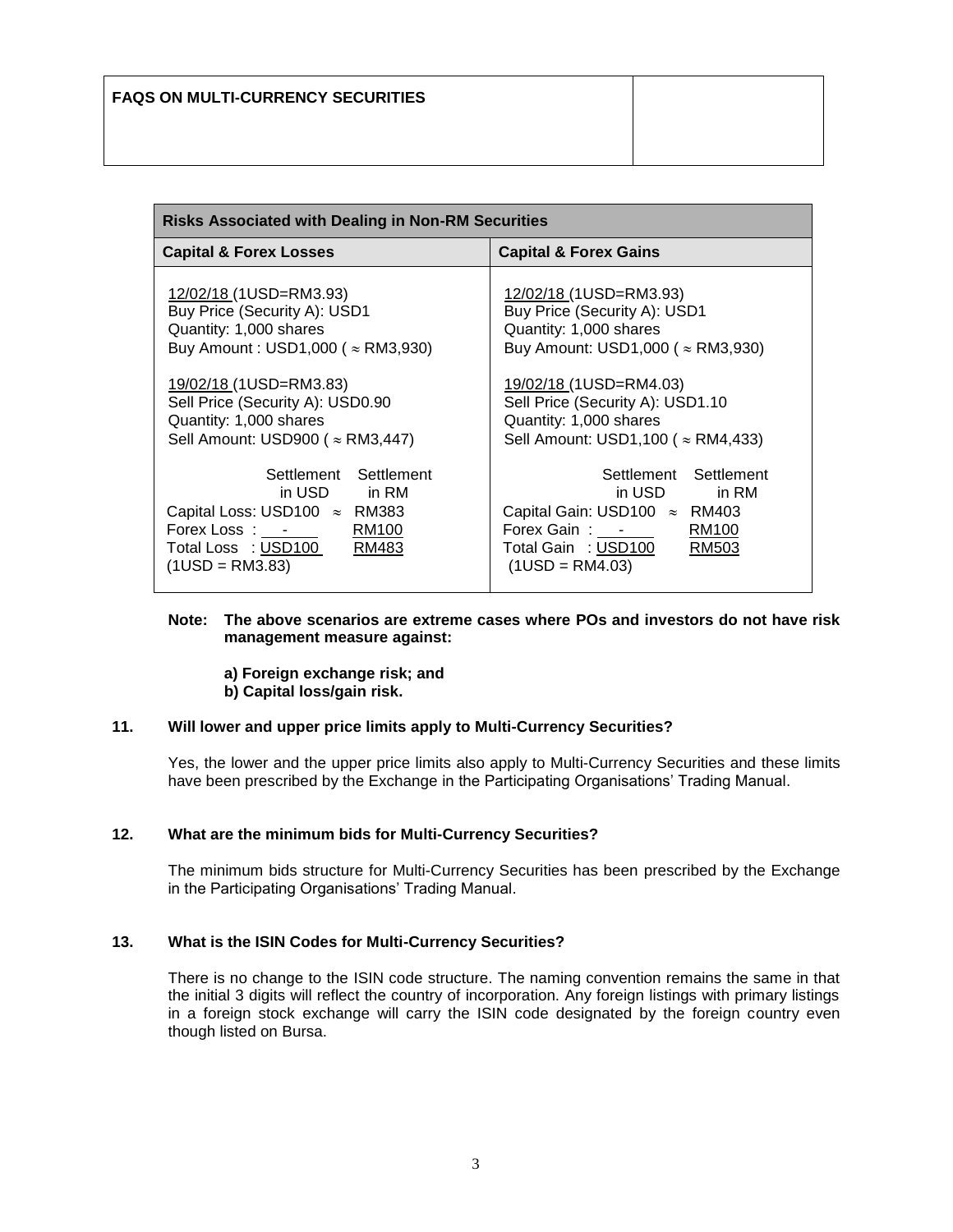| <b>FAQS ON MULTI-CURRENCY SECURITIES</b> |  |
|------------------------------------------|--|
|                                          |  |

### **Clearing & Settlement**

### **14. What is the exchange rate to be used by POs to compute the clearing fees payable to Bursa Malaysia Securities Clearing ["Bursa Clearing (S)"] for Multi-Currency Securities?**

The exchange rate used will be the prescribed rate on the contract note that is quoted to the POs daily by licensed commercial banks.

Clearing fee will be subject to 6% GST.

#### **15. Are investors who trade in Multi-Currency Securities subject to minimum or maximum clearing fee?**

Yes, investors who trade in Multi-Currency Securities are subject to a minimum clearing fee set at the lowest denomination in foreign currency eg. USD 1 cent or SGD 1 cent, while the clearing fee cap is the converted equivalent of RM1,000, based on the exchange rate that is quoted to the POs daily by licensed onshore banks.

### **16. What is the settlement currency between Clearing Participants and Bursa Clearing (S) for Multi-Currency Securities?**

Financial settlement between Clearing Participants and Bursa Clearing (S) shall be effected in the same currency in which the securities are traded. Cross netting of financial settlement between different currencies is not allowed.

# **17. What is the settlement cycle for Multi-Currency Securities?**

The settlement cycle for Multi-Currency Securities is  $T + 3$ .

### **18. Who will be the Clearing Bank for Multi-Currency Securities? Is it the same Clearing Banks that are used for settlement of RM securities?**

One common clearing bank will be appointed to handle financial settlement of Multi-Currency Securities. Please refer to Clearing Participants' Circular G16/2017 dated 28 December 2017.

### **19. What is the applicable currency for buying-in levy on Multi-Currency Securities that is payable to Bursa Malaysia Securities?**

Buying-in levy for Multi-Currency Securities is payable to Bursa Malaysia Securities in the same currency in which the securities are traded.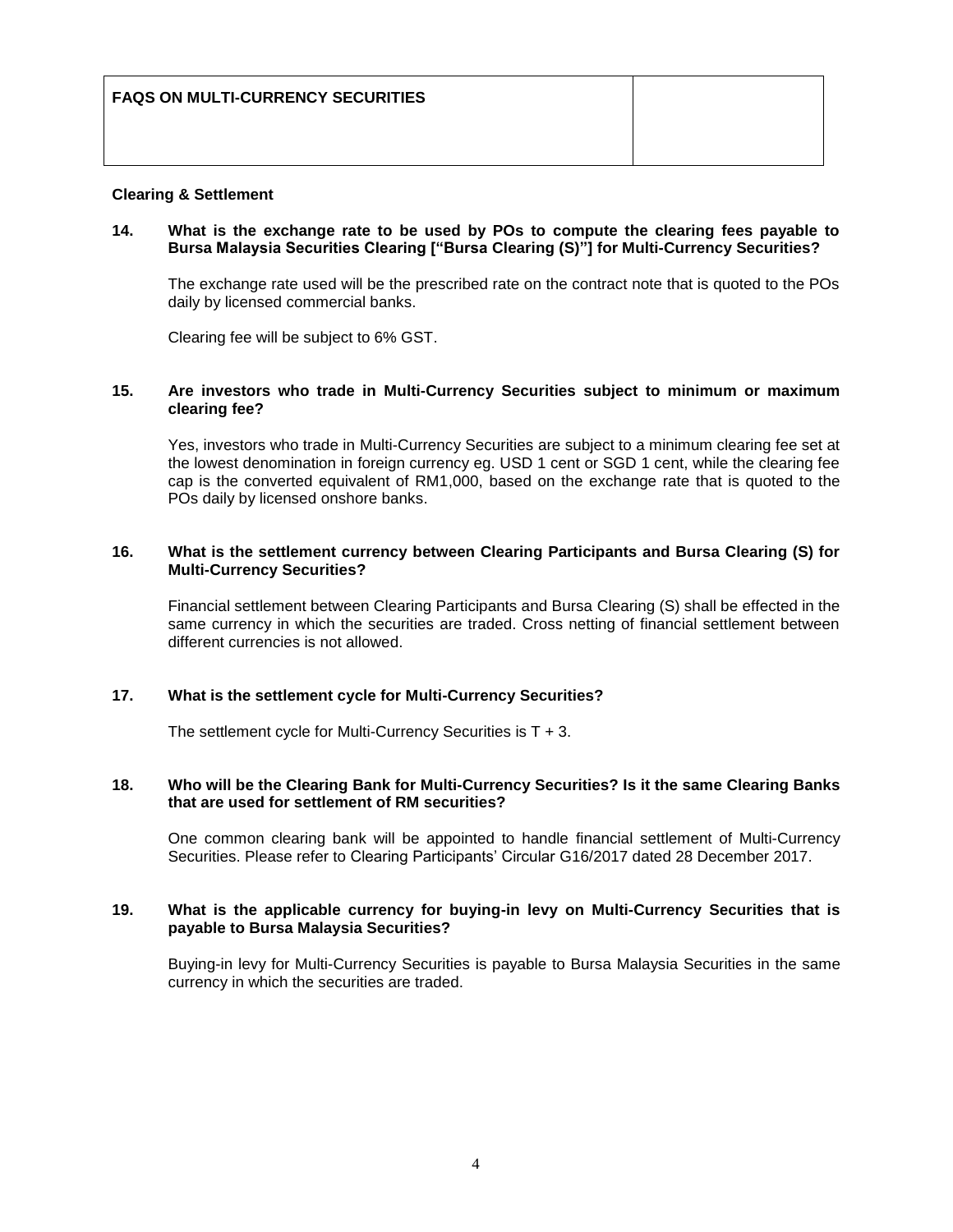| <b>FAQS ON MULTI-CURRENCY SECURITIES</b> |  |
|------------------------------------------|--|
|                                          |  |

# **Invoicing of trading fees and SC Levy**

# **20. What are the procedures for payment of trading fees on Multi-Currency Securities?**

Trading fees for Multi-Currency Securities are payable to Bursa on a monthly basis in RM. The invoices will show the trading fees in RM only. The exchange rate for computation of non-RM trades is to be based on daily exchange rate, BNM, T - day, 9 a.m.

Trading fees will be subject to 6% GST.

# **21. What are the procedures for computation of SC Levy on Multi-Currency Securities?**

Similar to trading fees, SC Levy for Multi-Currency Securities are payable to Bursa on a monthly basis in RM. The invoices will show SC Levy in RM only. The exchange rate for computation of SC Levy on non-RM trades is to be based on daily exchange rate, BNM, T – day, 9 a.m.

# **22. Will Bursa limit listing of Multi-Currency Securities to certain type of securities only?**

Any issuance of non-RM securities requires the approval of Bank Negara Malaysia and Securities Commission. Bursa will facilitate the listing and quotation of all types of securities that have been approved by Securities Commission and Bank Negara Malaysia.

# **23. Are dividends for Multi-Currency Securities payable in RM or non-RM?**

It is up to the Issuers to decide on payment currency for any dividend payment announced by the Issuers.

### **Regulation**

### **24. What is the currency used in ARMADA reporting?**

ARMADA reporting mechanism has been designed to accept both RM and non-RM.

### **25. What is the reporting currency for weekly, monthly and quarterly regulatory reporting to the Exchange?**

All regulatory reporting shall be in RM.

# **Operationalisation of BNM's Foreign Exchange Administration (FEA) Policy**

**Important Note: FAQs on the operationalisation of BNM's FEA Policy should not be taken as a legal advice from Bursa and that the onus is on the POs and the clients to know and keep themselves updated on the requirements for compliance with FEA Policy from BNM.**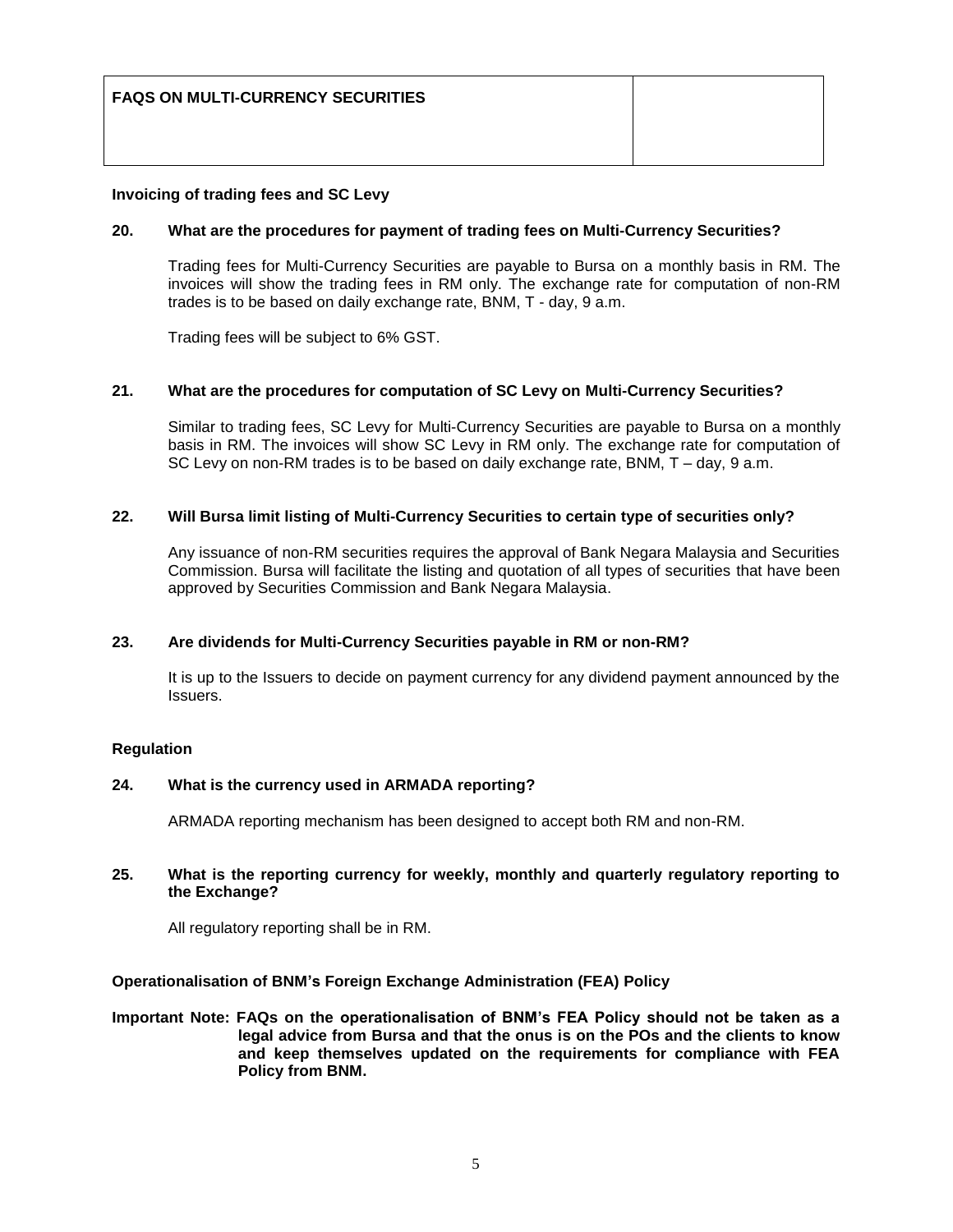| <b>FAQS ON MULTI-CURRENCY SECURITIES</b> |  |
|------------------------------------------|--|
|                                          |  |

# **26. How would BNM's FEA policy requirement apply in the context of Multi-Currency Securities?**

To facilitate the application of BNM's FEA policy, POs need to ascertain the Residents/Non-Residents status of investors and if Residents, their domestic ringgit borrowings status. These involve:-

- i) Declaration by investors on their Residents or Non-Residents status as defined by BNM; and
- ii) Declaration by Resident investors on their domestic ringgit borrowings status.

For Non-Residents, there is no conversion limit of RM into foreign currency for purchases of non-RM securities. The conversion limit is applicable to Residents with domestic Ringgit borrowing who choose to settle payment for investment in non-RM securities in RM.

**Note: Refer Appendix 1 below for the schematic on declaration by Residents/Non-Residents, declaration by Residents on domestic ringgit borrowings and the applicable limit on the amount of RM that can be converted into foreign currency for investment in non-RM securities as per BNM guidelines.**

# **Appendix 1**

# **Flowchart on Declaration of Resident/Non-Resident & DRB Status**

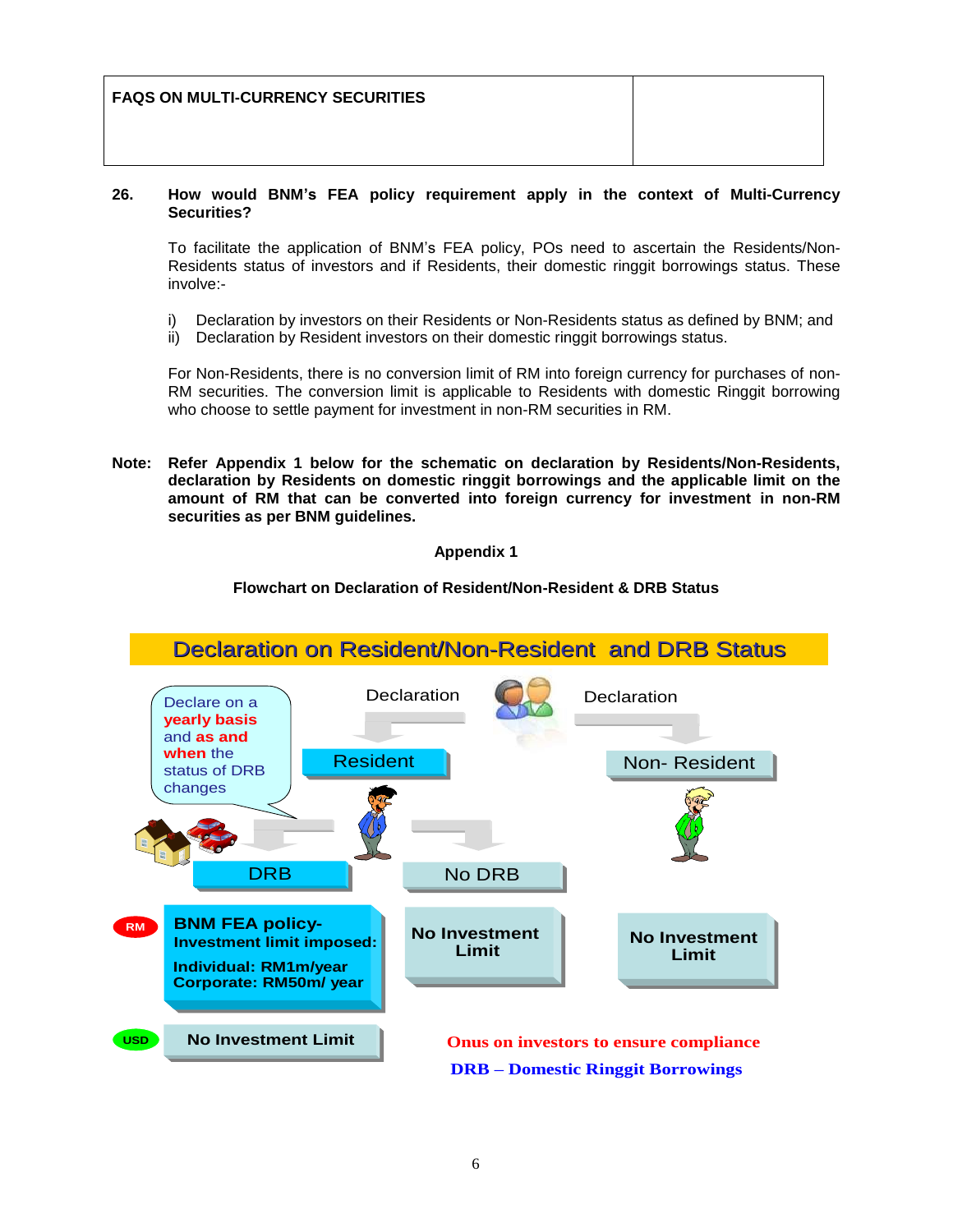| <b>FAQS ON MULTI-CURRENCY SECURITIES</b> |  |
|------------------------------------------|--|
|                                          |  |

# **27. What are the definitions of Residents and Non-Residents?**

Under BNM's FEA policy, Resident is defined as:

- A citizen of Malaysia (excluding citizens who has obtained permanent resident status of a territory outside Malaysia and is residing outside Malaysia);
- A non-citizen who has obtained permanent resident status in Malaysia and is ordinarily residing in Malaysia;
- A body corporate incorporated or established, or registered with or approved by any authority, in Malaysia;
- An unincorporated body registered with or approved by any authority in Malaysia;
- The Government or any State Government; or
- Any other person as may be specified by the Controller of Foreign Exchange to be a resident.

Under BNM's FEA policy, Non-Resident is defined as:

- An overseas branch, subsidiary, regional office, sales office and representative office of a resident company;
- Embassies, Consulates, High Commissions, supranational or international organisations;
- A Malaysian citizen who has obtained permanent status of a country or territory outside Malaysia and is residing outside Malaysia; and
- Any other person as may be specified by the Controller of Foreign Exchange to be a nonresident

*(Note: For further information or the latest update on the above, please refer to BNM's website at [www.bnm.gov.my\)](http://www.bnm.gov.my/)*

### **28. What are the limits on the amount of RM that can be converted to foreign currency to purchase Multi-Currency Securities?**

For Non-Residents, there are no such limits on the amount of RM conversion to purchase Multi-Currency Securities. Neither are there limits for Residents without domestic ringgit borrowings.

However, for Residents that have domestic ringgit borrowings and are converting ringgit into foreign currency to invest in Multi-Currency Securities, there are conversion limits of up to RM1 million in aggregate per calendar year for individuals and up to RM50 million equivalents in aggregate and on corporate group basis per calendar year for companies.

Domestic ringgit borrowings refer to any ringgit advances, loans, trade financing facilities, hire purchase, factoring facilities with recourse, financial leasing facilities, guarantee for payment of goods, redeemable preference shares or similar facilities in whatever name or form, except:

- Trade credit terms extended by suppliers for all types of goods and services;
- Forward foreign exchange contracts entered into with licensed onshore banks;
- Performance guarantees and financial guarantees;
- One personal housing loan and one vehicle loan obtained from Residents;
- Credit card and charge card facilities;
- Operational leasing facilities;
- Factoring facilities without recourse; and
- Inter-company borrowings within a corporate group in Malaysia.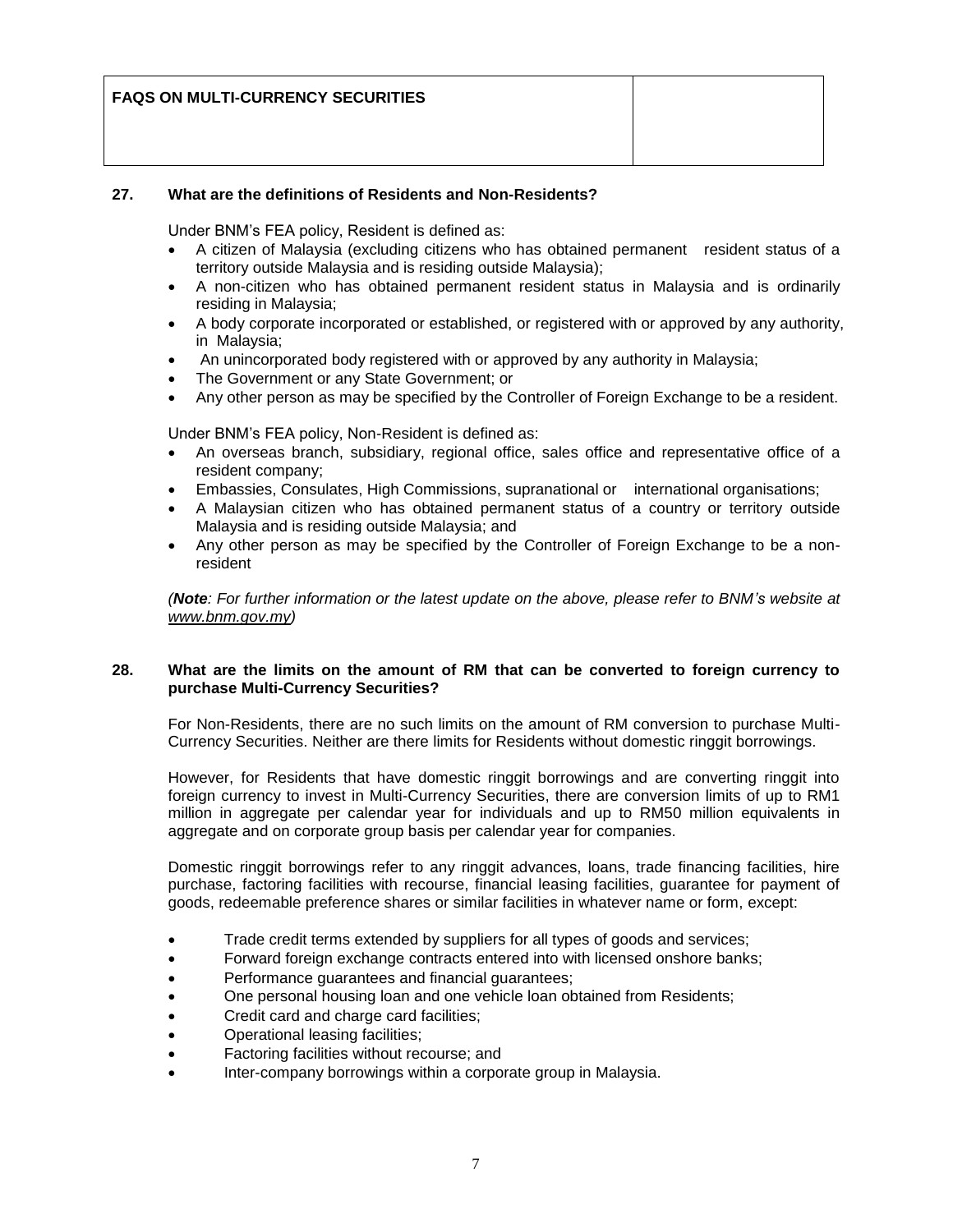*(Note: For further information or the latest update, please refer to BNM's website at [www.bnm.gov.my\)](http://www.bnm.gov.my/)*

### **29. Who are responsible to ensure compliance to BNM's FEA policy as regards to Multi-Currency Securities?**

The onus is on Resident investors with domestic ringgit borrowings to ensure compliance to the conversion limit of RM into foreign currency stipulated in the BNM's FEA policy.

### **30. What are POs' roles in tracking the conversion limit from RM into foreign currency for investing in Multi-Currency Securities to facilitate compliance with the BNM's FEA policy?**

POs need to put in place processes to track clients' conversion limits stipulated by BNM's FEA policy if POs intend to offer settlement by client in RM for trading in Multi-Currency Securities. It is not applicable if POs only intend to offer settlement in non-RM on Multi-Currency Securities traded by clients.

As indicated by BNM, POs have the prerogative to apply the necessary means to monitor compliance to the conversion limits set out in BNM's FEA policy. The following are merely suggestions on methods in which a PO may choose to track conversion limits of clients investing in non-RM securities listed on Bursa Malaysia within context of BNM's FEA policy. (**Appendix 2**)

Due to the changes required in processes and systems, POs are allowed to offer/accept currency of settlement between POs and clients in either:

Option 1:

- a) Non-RM only if POs are not able to monitor investors' investment limit to comply with BNM's FEA requirement that Resident investors with domestic ringgit borrowings do not convert in a calendar year more than RM1m if they are individuals or RM50m per Group corporate basis.
- b) Non-RM or RM if POs are able to monitor investors' investment limit to comply with BNM's FEA requirement that Resident investors with domestic ringgit borrowings do not convert in a calendar year more than RM1m if they are individuals or RM50m per Group corporate basis.

For option (b) involving settlement in RM, POs have the prerogative to implement any means to ensure clients do not exceed the conversion limits stipulated in the BNM's FEA policy on the purchases of non-RM securities. The suggested options are:

### Option 2:

Tracking of conversion limit intra-day by Resident clients via system trading limit

- Initial declaration before client commences trading. Investment limit will be set according to declaration, as part of the trading limit which covers cumulative purchases by Resident investors in RM.
- Nevertheless, for each subsequent trading year, a new limit of RM1million (individual) or RM50 million (corporate) will be imposed on all Resident clients. Once the limit is reached, the system will block that account from further trading in non-RM securities. Upon receipt of subsequent declaration from Resident clients to indicate that they have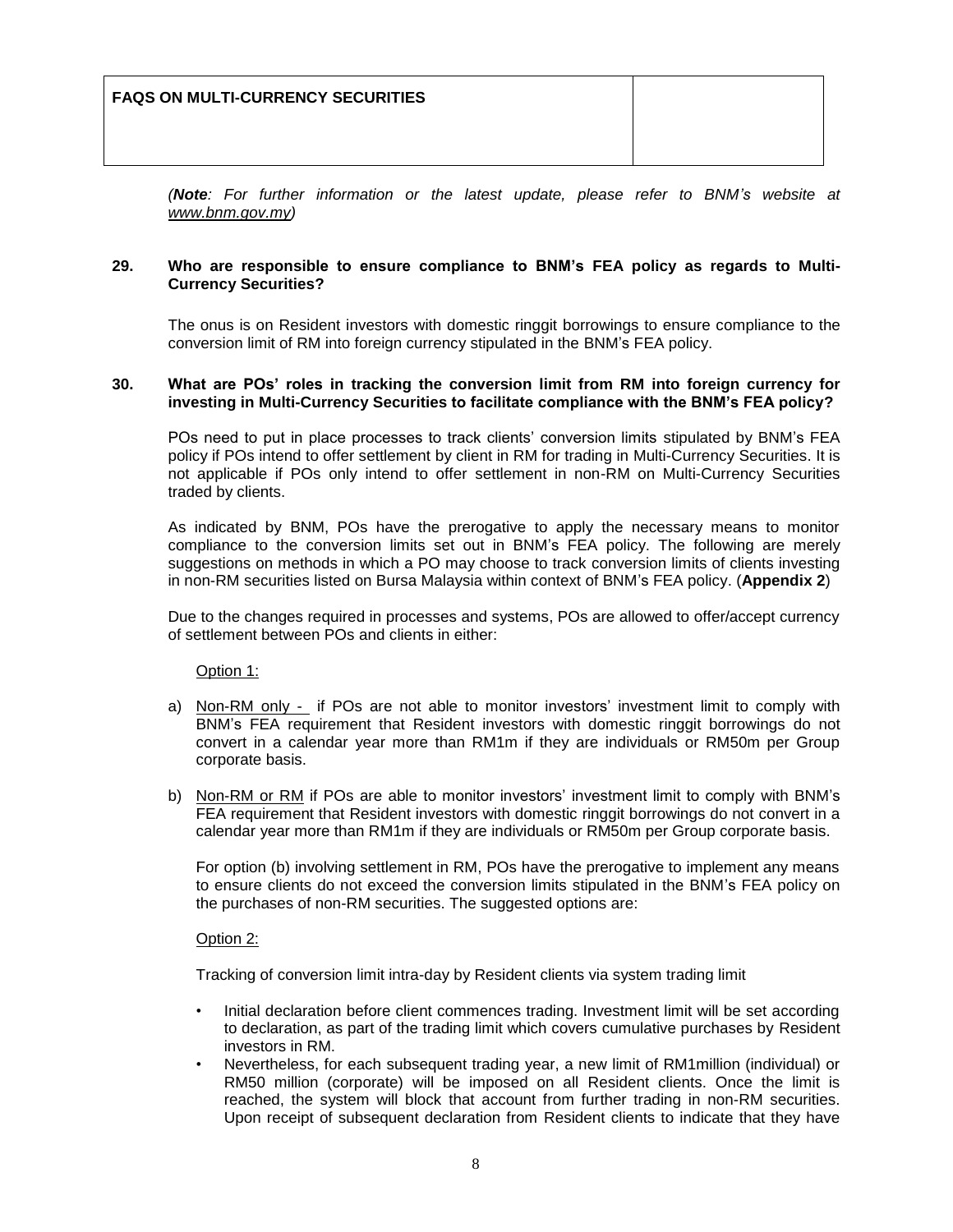no domestic ringgit borrowings, only then will the limit be lifted and the Resident investor allowed to invest freely. If there is no subsequent declaration to indicate no domestic ringgit borrowings, then the trading block will remain till the next calendar year.

### Option 3:

Tracking of conversion limit by Resident clients via end-of-day (EOD) report

- Upon the initial declaration by Resident clients, POs to monitor the cumulative purchases in RM by Residents clients with domestic ringgit borrowings via EOD reports. POs to generate EOD reports for Resident clients with domestic ringgit borrowings to facilitate POs in monitoring of the BNM's investment limit.
- POs to block the clients with domestic ringgit borrowings who exceeded the limit from trading until the following calendar year where a fresh limit is given to the client. The amount in excess of the RM1m or RM50m is required to be settled in non-RM between PO and client. Clients with domestic ringgit borrowings who exceeded the RM conversion limit may continue to trade only using non-RM as settlement.
- In subsequent calendar year, a standard limit as per BNM's conversion limit will be set for all Resident clients, with or without domestic ringgit borrowings. The report will be generated at EOD for all clients, whether with domestic ringgit borrowings or without domestic ringgit borrowings. If clients exceeded the BNM's investment limit, POs to block the clients from trading until a fresh declaration is received indicating no domestic ringgit borrowings or until the following calendar year where a fresh limit is given to the client. The BNM's investment limit will be removed upon submission of a declaration indicating no domestic ringgit borrowings and POs to allow trading to continue and settlement be made in RM. The amount in excess of the RM1m or RM50m is required to be settled in non-RM between PO and client. Clients with domestic ringgit borrowings who exceeded the RM conversion limit may continue to trade only using non-RM as settlement. POs are required to keep record of exception reports.
- As option 3 gives the flexibility for POs to monitor the limit at EOD instead of intraday monitoring, POs need to incorporate the following in their business processes to facilitate monitoring exercise:
	- i) Procedures to notify clients on the settlement to be made in non-RM if in excess of RM1m or RM50m. Failure of settlement in non-RM may result in involuntary sale of such securities by the POs.
	- ii) Procedures on informing POs' clients on the remaining balance of the investment limit. The remaining balance can be included in the report to the remisiers/dealers or appear in the statement to clients.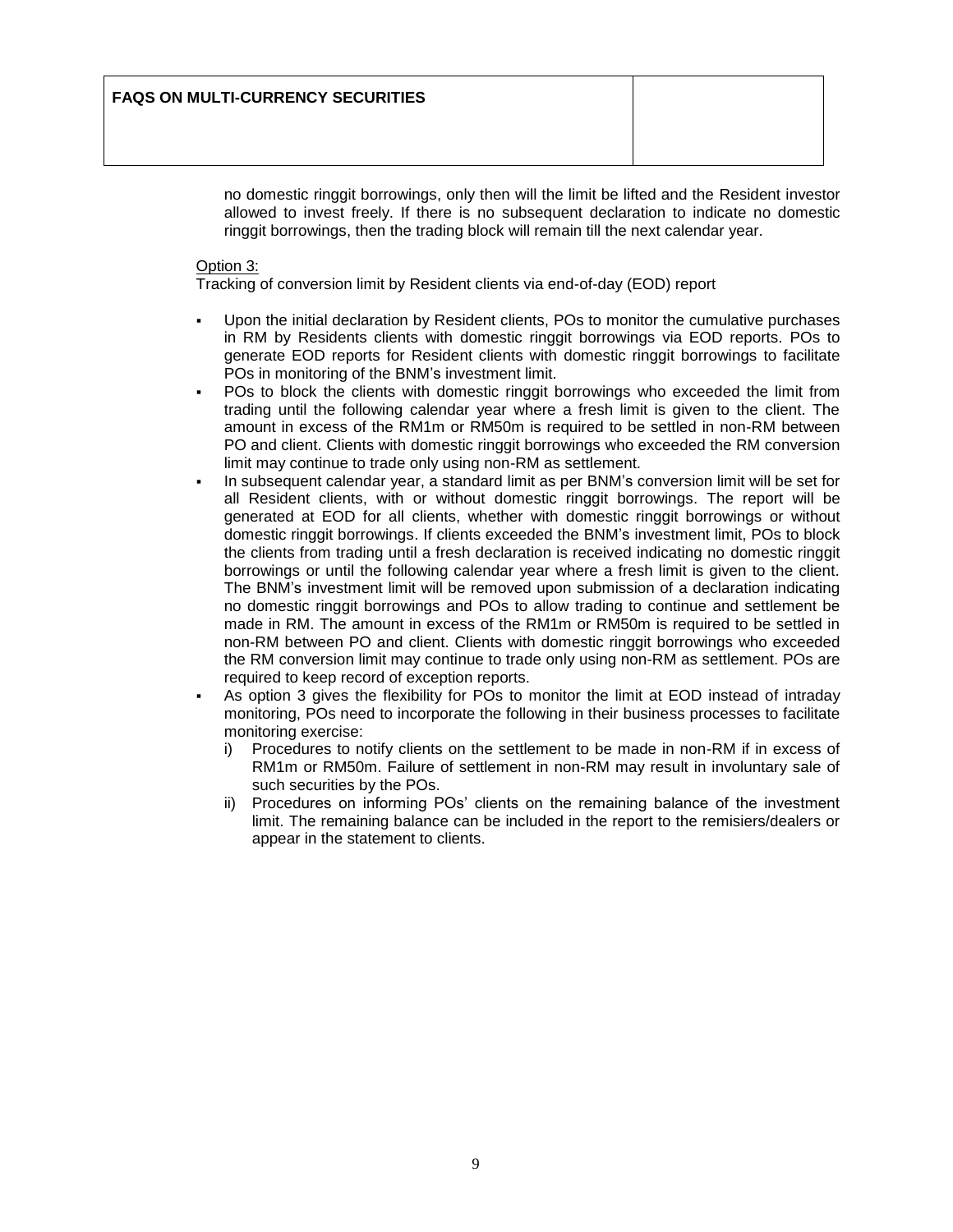# **Appendix 2**

# **Flowchart on Options for Currency of Settlement by Client**



#### **31. How to compute conversion limit of RM into foreign currency? How will this limit be impacted by sales transactions or contra arrangements?**

The conversion limit of RM into foreign currency is computed based on cumulative value of purchases in Multi-Currency Securities settled in RM in a calendar year. The amount is not to be netted or reduced in the event of sales or contra transactions throughout the calendar year. Purchases of Multi-Currency Securities using non-RM should not be taken into account when computing this investment limit.

### **Stamp Duty**

### **32. How do POs compute the amount of stamp duty payable to Stamp Duty Office for purchase and sale of Multi-Currency Securities?**

 The stamp duty is to be calculated based on a double conversion method and it ranges from a minimum of RM1 to a maximum of RM200 depending on the value of securities traded in RM.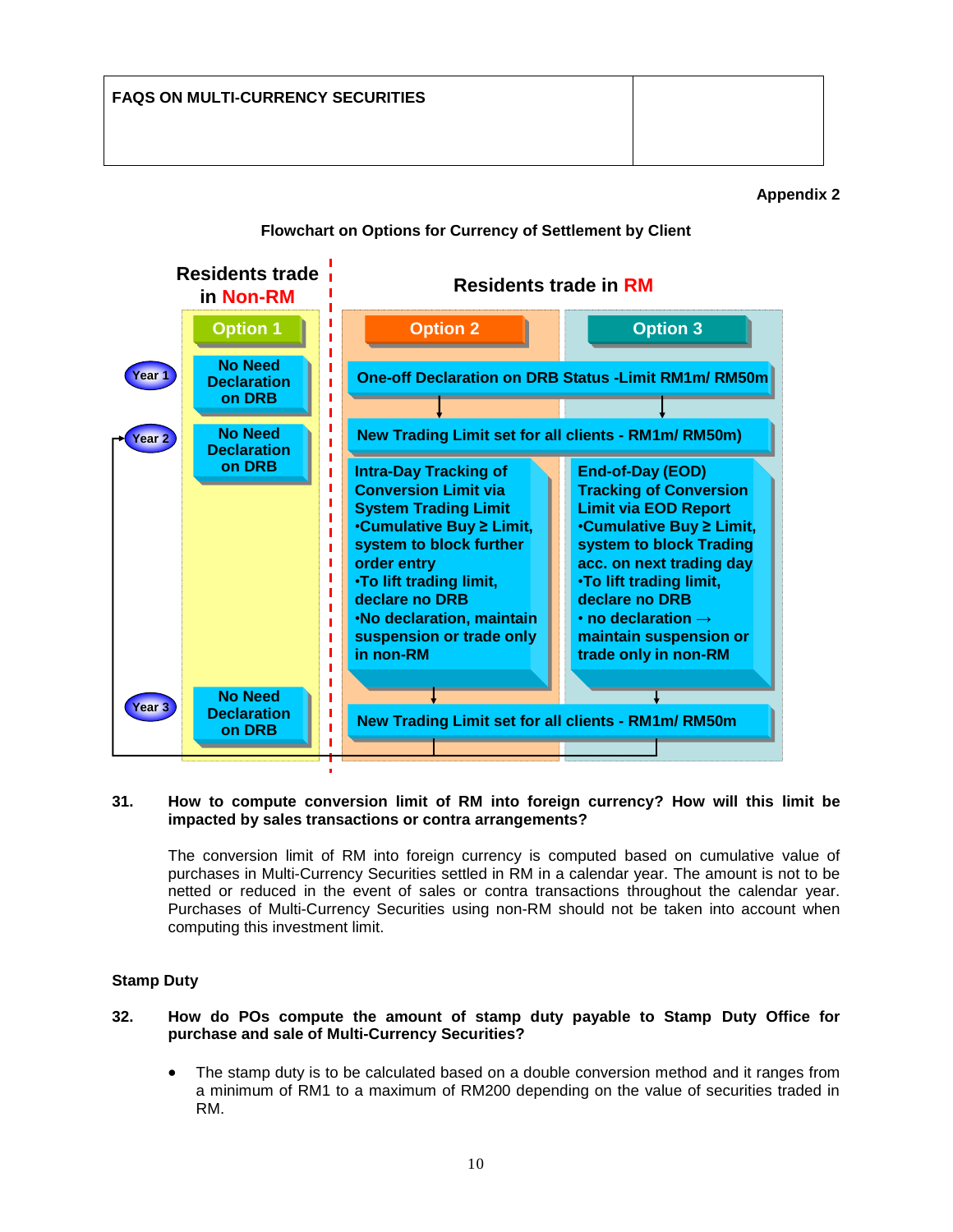| <b>FAQS ON MULTI-CURRENCY SECURITIES</b> |  |
|------------------------------------------|--|
|                                          |  |

- The RM value of the transaction for purposes of computing stamp duty payable will be the converted equivalent of non-RM trade value using the exchange rate quoted by on-shore licensed banks.
- Once the stamp duty amount payable in RM is determined, it will be converted to non-RM and charged to investors in the contract note.
- POs accumulate daily stamp duty and pay to Stamp Duty Office in RM on monthly basis. Conversion rate will be based on exchange rate quoted by POs' on transaction date (T date).
- Refer to **Appendix 3** for computation of stamp duty.